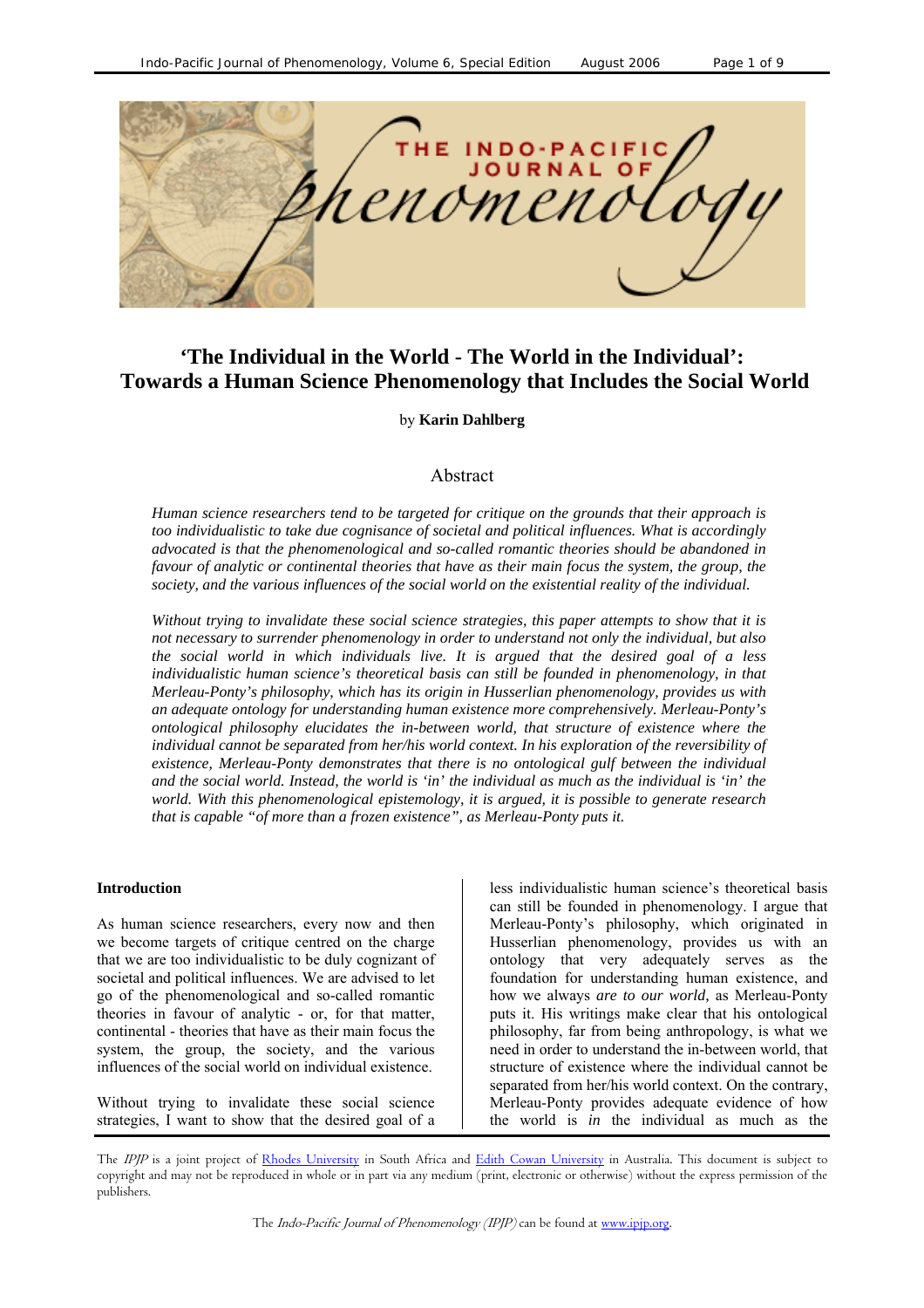individual is *in* the world. He clearly shows that the very idea of separating 'absence' from 'presence' is false, and that, in order to understand these aspects of existence, we must relate them to each other, seeing them as aspects of the "flesh of the world". The epistemology that is needed when we want to consider human science as social science is to be found in Merleau-Ponty's exploration of the reversibility of existence.

When I embarked on this paper, my aim was to make explicit how human science researchers, based in phenomenology, can use "observation" as a means to find implicit and bodily-embedded knowledge, instead of practising only "chair interviewing". However, as this project progressed, I found that the answers went beyond the initial question, and consequently this paper addresses not only observational research, but epistemological questions in human science research in general. What is implied is that answering questions about observation at the same time means answering questions about how we as humans relate to our world. And answering questions about how we as humans relate to our world means answering questions about observation.

# **The Connectedness of Existence**

Having worked with phenomenological philosophy for quite some years, I easily found preliminary answers to the question of how observation can be a means to access implicit knowledge, as well as to the question of individuals' relationship to the social world in phenomenological ontology, and more specifically in the connectedness of existence. Everything that is, is so because of everything else that exists. All of us, all our experiences, all my thoughts, your thoughts "and the thoughts of others are caught up in the fabric of one sole being", as Merleau-Ponty (1948/1968, p. 110) says. We all belong to being as "flesh of the world", connected with everything and everyone. When we live, talk or act, we do that with all that we are; "everyone speaks, all live and gesticulate within being" (ibid., p. 119). This being, the flesh of the world, which connects all and everything, is "thick" and very much present in what is and what happens, but at the same time it is "silent" and "invisible". And we have to try and learn to see the invisible, to listen to that which is silent; we have to disclose

... Being that is not posited because it has no need to be, because it is silently behind all our affirmations, negations, and even behind all formulated questions; not that it is a matter of imprisoning it in our chatter, but because philosophy is the reconversion

of silence and speech into one another: "It is the experience … still mute which we are concerned with leading to the pure expression of its own meaning." (Merleau-Ponty, 1948/1968, p. 129, citing Husserl, 1929)

Being, the invisible and mute fabric of meaning, is the background against which phenomena and their meanings have the possibility of standing out as figures. Consequently, the visible cannot be understood without its invisible side, in the same way as the invisible cannot be understood without the visible figure, now as background. This insight constitutes the basis of Merleau-Ponty's philosophy, and it has the power to form our understanding of human science research.

In this paper I draw on the explicit ideas initially put forward by Merleau-Ponty. However, on reading Husserl, we find the notion of an existential connectedness that obviously inspired Merleau-Ponty. In the quotation above, Merleau-Ponty refers to Husserl's *Cartesian Meditations*. Further, Husserl explores "being in the world" (Husserl, 1913/1998, p. 7), and he puts forward the idea that "No thing has its individuality in itself" (Husserl, 1928/2000, p. 313). He further argues that the lifeworld and intentionality are characterized by their open horizons (Husserl, 1936/1970, 1920-25/2001).

It thus seems that phenomenology offers an ambiguous, but nevertheless well founded and well explored, notion of "the flesh of the world", and that this is what we need to build upon when we move further into the realms of human science research and begin to explore the relationship between *the individual* and *the social*, and, at the same time, the idea of *observation*. However, in the light of the insight that everything is connected, we face new problems: how is it at all possible to see, understand and make explicit any part of this big web? How can we as researchers understand something that we also are part of?

# **To Be Distant and Come Closer**

In order to see the world, its phenomena and its meanings, in order to let the world of meanings speak and to listen in, we can and we must take a step back (Merleau-Ponty, 1948/1968). By slackening "the threads of meaning", we create a distance from the world, in order not to be absorbed by it and take for granted that which seems so commonplace and well known (Merleau-Ponty, 1945/1995). We know from everyday experience that sometimes we don't see clearly because we are too close to the phenomenon

The IPJP is a joint project of Rhodes University in South Africa and Edith Cowan University in Australia. This document is subject to copyright and may not be reproduced in whole or in part via any medium (print, electronic or otherwise) without the express permission of the publishers.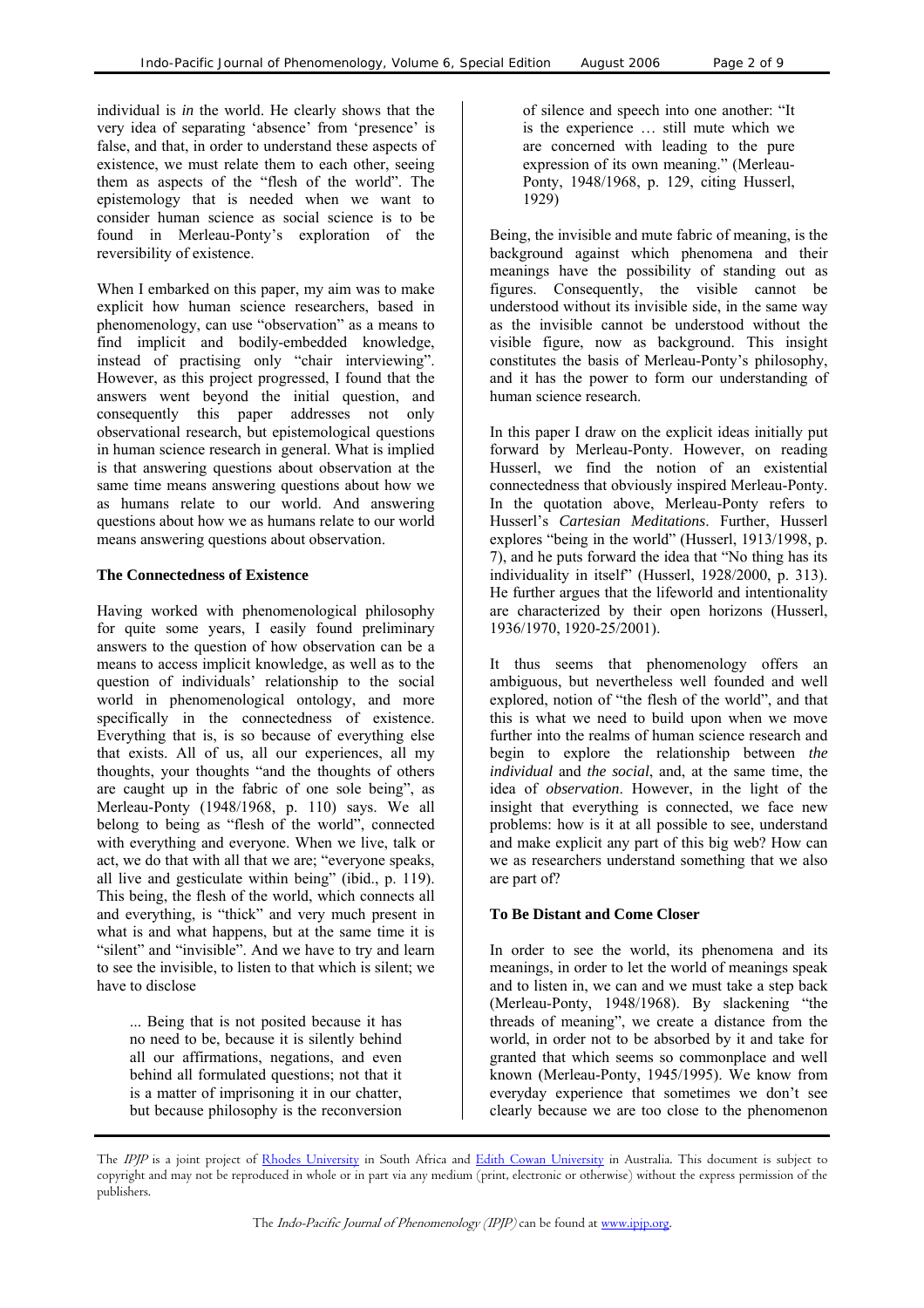in focus. Being in the midst of a big city we see some details of it, its streets, some buildings, and some people who are there, but we don't see the big lines of the city, its proportions or its size, or, for example, how far it is from the sea. To come to that understanding we need to find a distant outlook, a place from where we have a view that allows for the big lines. In the same way, we need a distance from a sheet with text, for being too close the sight is blurred and the text makes no sense. On the other hand, being too far away, we also can't see what we look for, whether the phenomenon is a city or a text.

The answer to the question as to whether we should be close or distant in relation to the phenomenon that we investigate is the typical one for phenomenology: it is not either-or, but both-and. To understand lifeworld phenomena we must be distant *and* close, sometimes at the same time. Phenomenologically inspired research implies that we never stand still, but keep on moving. We move with the phenomena and their meanings, and move between figures and backgrounds. We even have to interchange figures and backgrounds: as soon as there is something that becomes visible to us we must also try to see the invisible side; when seeing a figure against a particular background, we have to turn it around and view the background, or parts of it, as figure, against the earlier figure, now as background. We must dwell with the phenomenon in order to find the way that best supports the meanings to be made explicit.

We now begin to see that there is never one right distance or perspective. Merleau-Ponty (1948/1968, 1945/1995) showed us that meanings are infinite and contextual (Dahlberg, 2006). Consequently, our focus as researchers must be on *how* we choose our viewpoints, outlooks, distances and perspectives when we try to understand something, and *how* we make phenomena and their meanings explicit. We must adopt an awareness that encourages us to "step back" from the immediate involvement with the world, but in a way that at the same time brings us closer to its meanings (cf. Gadamer, 1960/1995).

To use observation as a means of accessing research data is one way to practise what we now know about the existential network. The method of observation seems to accord with the aim of investigating phenomena that are embedded and implicit, and therefore hard to access, as well as hard to verbalise.

When we as researchers observe, we participate in the phenomenal events when the phenomenon is alive and 'in action'.

# **Participation in Phenomenal Events**

It can be seen from two projects in which the notion of observation was implemented how observation as direct participation in phenomenal events can contribute meanings that may not become apparent in, for example, the process of interviewing. In these two empirical examples, as well as in a third one, we can see that participation in phenomenal events provides a means by which we can illuminate both the individual and the social world. In the first two examples, we can see the need to be empirically open to embodied, embedded knowledge. The second and, in particular, the third examples also show how the social world presents itself.

In a research project (Dahlberg, 1997), I participated in a physiotherapeutic practice with the aim of understanding how patients with muscular-skeletal illnesses benefited from the care, which was founded in an approach focusing on self-training. The idea was that these patients' suffering is best reduced by their exercises in a "physiotherapy gym" on a regular basis. Besides the participation, I also conducted individual interviews with patients. While the interviewing elucidated important meanings of the care, it was in the observation of the patients in the physiotherapeutic setting that I could grasp the importance of the exercises for their sense of embodiedness and "bodily balance", meanings that were made explicit by their movements and other bodily, not least facial, expressions. In the dressing room, I could also listen to the female patients' immediate and spontaneous comments following the exercises, which gave me access to important experiences and insights about the meaning of this particular form of care.

In another project (Wireklint Sundström, 2005), this time focusing on emergency care, the researcher found in the participative part of her research that the smooth, often wordless, co-working between two ambulance carers was of extreme importance, something that was not mentioned at all in the interviews that she had conducted with them. Our understanding of this was that the meaning of their togetherness, the co-operation of the colleagues, is embedded and hidden in the ambulance care. The ambulance carers' dependence on each other is so crucial, but also so taken for granted, that they don't come to speak of it. They might not even have words for the depth of the meanings of their communion. The researcher, who could adopt a more distanced perspective than the carers, could see patterns that were invisible to those more directly involved.

In both the projects referred to above, the research included observation, and meanings, invisible in other

The IPJP is a joint project of Rhodes University in South Africa and Edith Cowan University in Australia. This document is subject to copyright and may not be reproduced in whole or in part via any medium (print, electronic or otherwise) without the express permission of the publishers.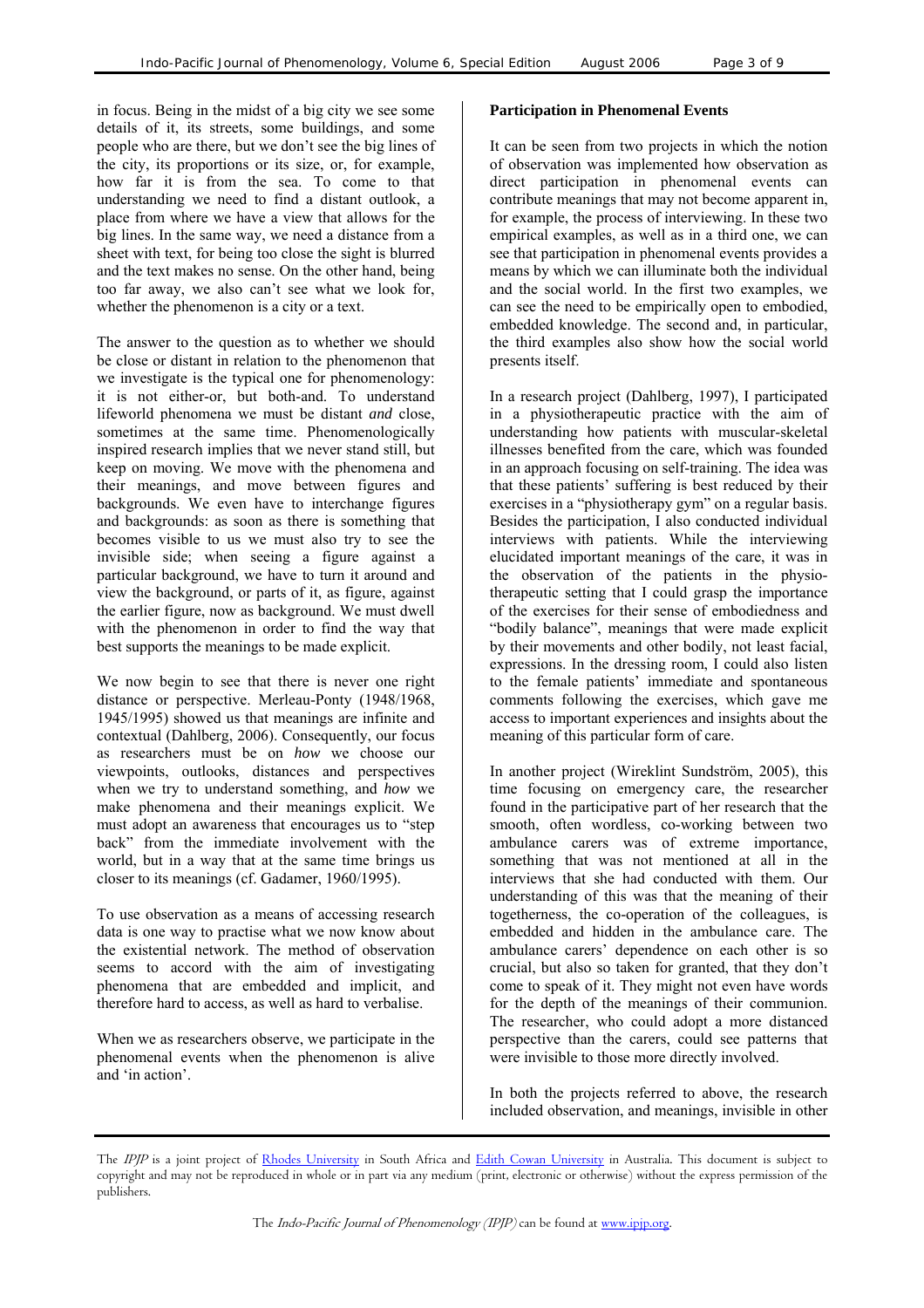sources of data, were elicited. However, a similar outcome was evident in a project where we aimed at understanding the violent encounter in psychiatric care (Carlsson, 2004; Carlsson et al., 2006), and where we, due to ethical reasons, chose interviewing as the main means of eliciting data. Unlike earlier research, which has focused upon the aggressive patients, these findings show that "violent encounter" is not a phenomenon in itself, but something that exists in relation to the more general care; the violent encounter is very much *of* the care. We could very clearly see the patients' existential fragility that came into play when they wanted contact with carers in order to get relief from anxiety, which otherwise could result in an outburst of aggression. However, it happened instead that patients were met by carers that avoided them and their suffering. The patients in our study expressed how acutely they sensed that they were on a different level from the carers, who sometimes demonstrated their superiority, *that they are in charge*, for example by rattling the bunch of keys, or by not allowing patients to have the door unlocked, but forcing them to beg for it. The patients also expressed the view that carers prefer to spend time with each other rather than being with the patients. From the point of view of the patients, the focus of the carer is other carers, the care that the patients seek is given to other carers. The patients are left on the outside looking in, excluded from, and without being able to participate in, the community of carers. In our analysis we saw how the violent encounters are potentiated by care that is characterized by non-caring, escaping carers, and care that is not primarily aimed at the well-being of the patients and their lives. An especially forceful factor precipitating the occurrence of the violence is the relationship between the characteristics of the psychiatric care which structure its form.

In this latter project in particular, but also in the other two projects described, it is evident how well the particular meanings of the phenomena studied were found to stand out as figures against the contexts as backgrounds. The embodied experiences of the physiotherapeutic care, the co-operation of the ambulance carers, as well as the violent encounter in psychiatric care, are explicit examples of phenomena that must be understood in their contexts.

The above-mentioned experiences indicate that, for some research projects, "chair interviewing" is not enough. In order to illuminate phenomena of the lifeworld that are characterised by embodied and embedded meanings, researchers must be willing to participate directly in such phenomenal events that display the depth of the phenomenon and its contexts. Through research participation in phenomenal events,

we gain information that is difficult to discover in conventional interview situations: we can see interactions and communication taking place before us, we can see people's behaviour, their gestures and other embodied expressions, in a direct relationship with the phenomenon that we aim at understanding.

The meanings of the phenomenon "violent encounter" could, however, be illuminated by research that was based on interviews. Ethical considerations became obstacles for the research to include more direct participation in the phenomenal events. Exploring how that project was accomplished we can conclude, firstly, that the main researcher in this project is a very skilled interviewer. Secondly, an important reason for the multi-faceted findings that emerged, despite the lack of direct participation, was the use of re-enactment interviewing, where implementing a form of psycho-drama enabled us to get closer to the lived, embodied and contextual experience (Carlsson et al., 2002; Drew, 1993). Re-enactment interviewing can be understood as an in-between means of doing research, which bears characteristics of both interviewing and direct participation in phenomenal events. It seems to have the power of opening up embodied experiences and concretely supports the interview aim to intentionally move between different temporal and spatial dimensions.

However, we have learnt from life that, at the same time as we gain something, we also lose something; with the "pro" come the "cons". Let us get ready for one more methodological challenge: how to deal with "the more".

# **Taking Care of "The More"**

Through what I describe above as direct participation in phenomenal events, we gain access to meanings embedded in the relationship between the phenomena and their contexts. At the same time, we encounter other problems, of a kind not encountered in the same way in, for example, interviewing. In particular, there are two kinds of problems which exist in all research, but that become especially obvious in the process of observation as direct participation in phenomenal events:

- there are many more intentional objects than the phenomenon;
- it is the researcher who words the experiences.

Finally, as a phenomenological approach to "the more", I suggest that it is of importance

to "bridle" the evolving understanding in order not to get "too much".

The IPJP is a joint project of Rhodes University in South Africa and Edith Cowan University in Australia. This document is subject to copyright and may not be reproduced in whole or in part via any medium (print, electronic or otherwise) without the express permission of the publishers.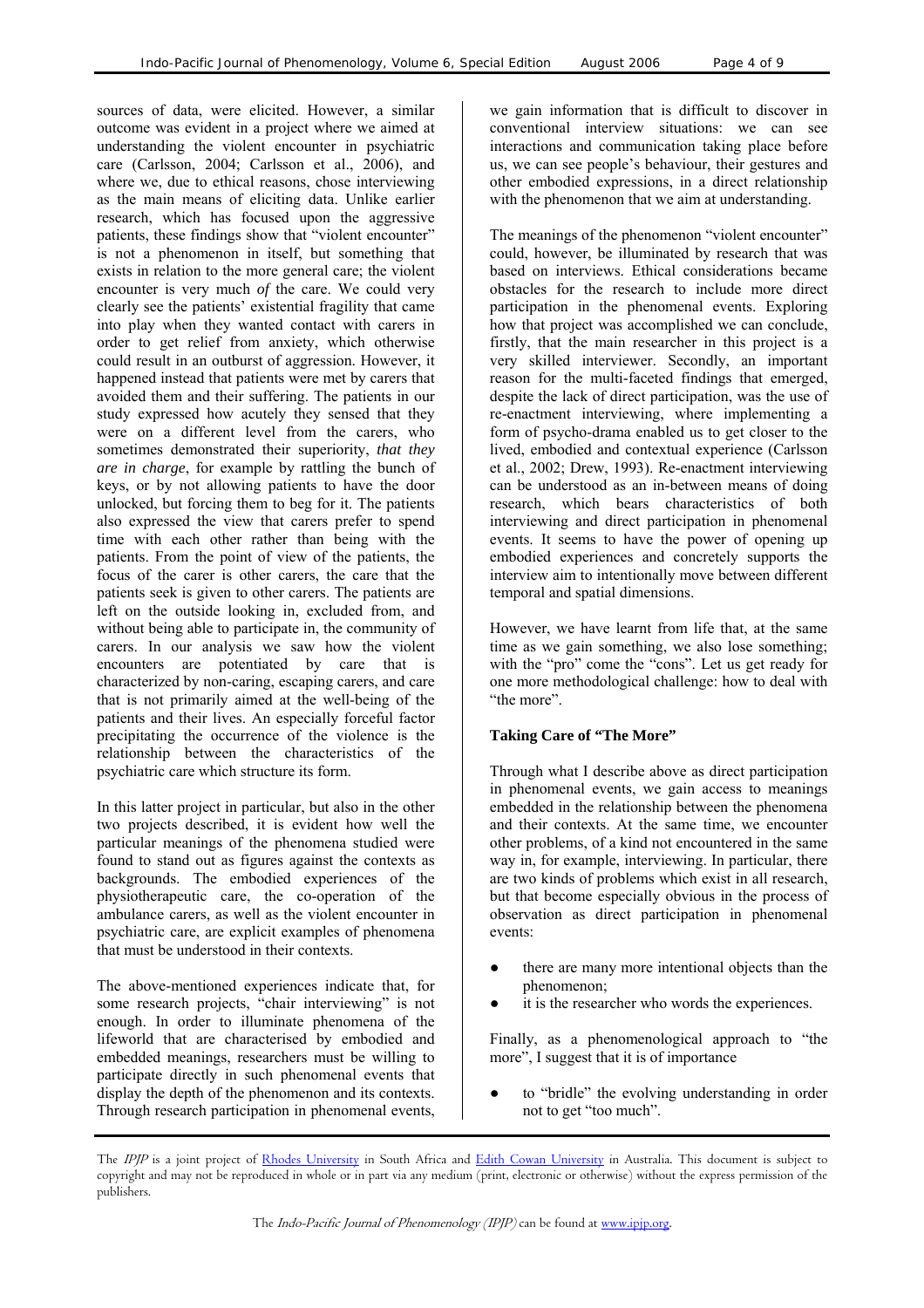# *Intentional Objects Exceed the Phenomenon*

In all human science research, and especially in participative research, there is always "the more" to it, as Gendlin says (see Todres, 2004). Central to the phenomenological understanding of the lifeworld is the awareness that we always speak from somewhere, from where we are situated in the midst of life (Husserl, 1936/1970; Merleau-Ponty, 1948/1968). As mentioned earlier, being human means that we are always already involved in a world, and connected with everything else that exists, prior to starting to reflect on our existence. There is thus always a surplus of meaning in all analysis.

The surplus of meaning must first of all be understood as a rich contribution to the development of new understanding in research. It is through this that we see the variations and nuances of meanings, and, consequently, patterns of meaning (Dahlberg, 2006). However, the surplus of meaning is also a problematic and challenging aspect of research, in that we run the risk of getting not only "the more" but "too much". I remember well the interview of a former PhD student, in which the informant, who was supposed to talk about the phenomenon of "rest". instead extensively described his fantastic lawnmower. The risk of getting too much obviously exists in interviews, but seems to be more serious in observation as phenomenal participation, where we cannot "delimit an area of interest" as we can in interviews by directing questions (cf. Gadamer, 1960/1995). In observation we get "the whole picture" - for better or for worse. And how, then, can we sort out what meanings there are, and distinguish what meanings belong to the focal phenomenon, the figure, and what meanings belong to the background?

Practising phenomenology, we have already given up the positivistic idea of pure, objectivistic observation, which is never the case, neither in human science nor in natural science. We learned from Husserl's early theory, present in all his philosophy, how we always experience something *as* something, something that has meaning for us. Merleau-Ponty (1969/1991b) presents a compelling example in his text about indirect language, drawing on Malraux, illustrating how we already in perception stylise our experience, and how "thick" with meaning it is:

A woman passing by is not first and foremost a corporeal contour for me, a coloured mannequin, a spectacle in a given spot. She is "an individual, sentimental, sexual expression". She is flesh in its full presence, with its vigour and weakness there in her walk or the click of her heel on the ground. She is a unique way of varying

the accent of feminine being and thus of human being. (p. 59)

It is characteristic of the human gesture to signify beyond its simple factual existence and to inaugurate meaning. Furthermore, according to Merleau-Ponty (1969/1991b), all gestures "arise from a single syntax" (p. 80), and thus it follows, as Merleau-Ponty asserts, "that every gesture is *comparable* to all others" (p. 79). If I, for example, see a smile on another person's face, I assume first of all that it is not just a facial movement, but something that means that this person is happy in some way or another. Secondly, I can assume that this other person is happy in about the same way as I would be when having that smile on my face. On the one hand, the surplus of meaning in perception and its foundation in a single syntax thus implies that, as a bottom line, it is not a problem to understand another human. On the other hand, it also constitutes a problem for research, because we are not interested in *any* meaning.

Merleau-Ponty (1948/1968) says about a recorded conversation:

The conversation reproduced exactly is no longer what it was while we were living it. It lacks the presence of those who were speaking, the whole surplus of meaning yielded by the gestures and faces that especially give the impression of something happening, of a discovery and continuous innovation. The conversation no longer exists. It does not ramify in all directions - it is flattened out in the single dimension of sound. Instead of summoning our whole being, it does no more than touch us lightly by ear. (p. 65)

Not least when researchers participate directly in phenomenal events, there is a great need to pay attention to all the nuances and the richness of meaning, which might vary with the perspectives and distances that the researchers adopt. Furthermore, researchers must be aware that meanings in a way belong to their context. We have to see particular phenomena in human science research together with their contexts. What this implies is that even the context, even "the more", must be seen as *of* the phenomenon.

# *The Researcher Words the Experiences*

Following Merleau-Ponty (1948/1968), we can say that what we hope to see when we participate in phenomenal events is that which might be inaccessible, or at least hard to reach, by means of words, as mentioned above. However, running into

The IPJP is a joint project of Rhodes University in South Africa and Edith Cowan University in Australia. This document is subject to copyright and may not be reproduced in whole or in part via any medium (print, electronic or otherwise) without the express permission of the publishers.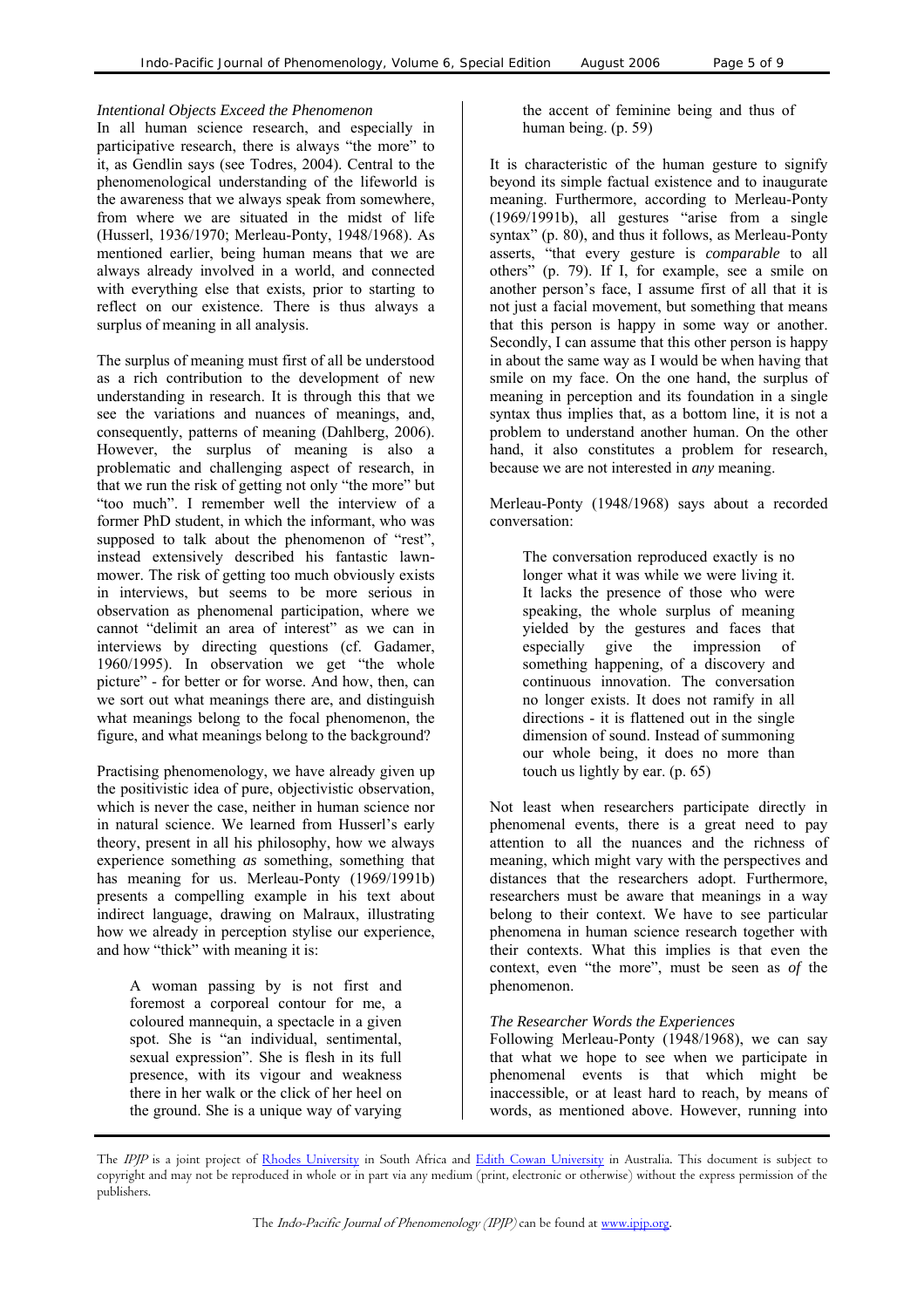the need sooner or later of having to translate into words what we observe, what we grasp by means of indirect language, we face the second problem that needs to be illuminated here. We must take a closer look at what Heidegger (1927/1998, p. 204) refers to as "the wordly" side of existence.

Words help us understand existence and its meanings. One central aim of human science research is to verbalize the more or less silent and hidden parts of human existence. We put into words, explore and describe existential phenomena such as suffering, wellness, learning, alienation, anxiety and loneliness, along with their essences, their meanings and characteristics. In wording others' experiences, we may, as researchers, be in a position to highlight something meaningful about the phenomenon and the social world in which it is 'swimming'. However, "the more", the infiniteness that characterizes the lifeworld and its meaning, has also to do with the infiniteness of language. When we in our research describe a phenomenon through others' lived experience, we have to be aware that, while some words can lead us closer to a phenomenon and its meanings, other words can lead us away from it, even if in the dictionary they are presented as synonyms. (This is particularly evident when I as a Swede must communicate my research in English.)

The arrival at this point gives rise to a question about whose words should be in play in research. In, for example, interviews, the interviewees are the ones who give words to their experiences, especially in phenomenologically directed interviews, where we support the interviewees to reflect upon their experience, to give several lived examples, and to deepen the perspective. The interviewees can be given the opportunity to carefully and sincerely choose the words with which to describe the phenomenon in question and their lived experience of it. In contrast, when we are participating directly in phenomenal events, our primary grasp of the lived phenomenon is gained not by means of words, but through watching people in, for example, their everyday living. Their bodily gestures and activities convey meaning that we can understand linguistically. However, it is then *we*, the researchers, that give words to the experiences, lived by the others but only displayed in front of us (cf. Merleau-Ponty, 1945/1995). This is good, but not good enough. As researchers, aware of the meanings of the lived world, we need also to talk to the people we are observing. We need *their* narratives, *their* ways of wording their experiences, of living the phenomenon. While thus needing the words of those whose lived reality we aim to explicate, as researchers we still require highly developed language skills, in the sense that we must

have words for, and be sensitive enough to nuances to describe, the full spectrum of meaning.

If we as researchers are the ones that give words to the presumed lived experience, we must be aware that the concern is not only about the words with which we convey the lived world to readers of human science research reports, but also about how we word the meanings *within* the research. Merleau-Ponty (1964/1991a) argues that words bring out thoughts as much as thoughts lead to words. Some words will lead us closer to the phenomenon in question and its meanings, while other words will make us more remote. Consequently, we must pay attention to how we linguistically deal with data, which words we use and what meanings we allow them to illuminate. We must be alert to the risk that we might be too influenced by our own understanding of the phenomenon and use the words that are closest to us, and which, for example, we find comfortable enough to use.

### *The Need to "Bridle" the Evolving Understanding*

The emphasis on the surplus of meanings and the linguistic aspects of participative research points to the necessity of "bridling" the evolving understanding, so that meanings do not come too carelessly or glibly, so that we do not make definite what is indefinite (Dahlberg & Dahlberg, 2003). We noted earlier how the approach to this closenessdistance dilemma was best understood phenomenologically as a "movement with" the phenomenon, where we at the same time recognize the involvement with the investigated phenomenon and its meaning(s). This is what "bridling" of the evolving understanding basically means; it means to critically reflect upon the whole phenomenal event when meanings come into being.

# **Summing up**

The social world and being is the invisible and mute fabric of meaning that is the background against which individuals and particular phenomena have the possibility of standing out as figures. It is our involvement in the world that constitutes the possibility for researchers to see and explicate the invisible, or to put into words that which is mute. On the other hand, it is the very same involvement that brings "the more" that also can bring "too much" to the research.

Our direct access to the world makes us think that what we see is what it seems to be. Consequently, researchers need to "bridle" the evolving understanding so that their research captures "the more" without including "too much".

The IPJP is a joint project of Rhodes University in South Africa and Edith Cowan University in Australia. This document is subject to copyright and may not be reproduced in whole or in part via any medium (print, electronic or otherwise) without the express permission of the publishers.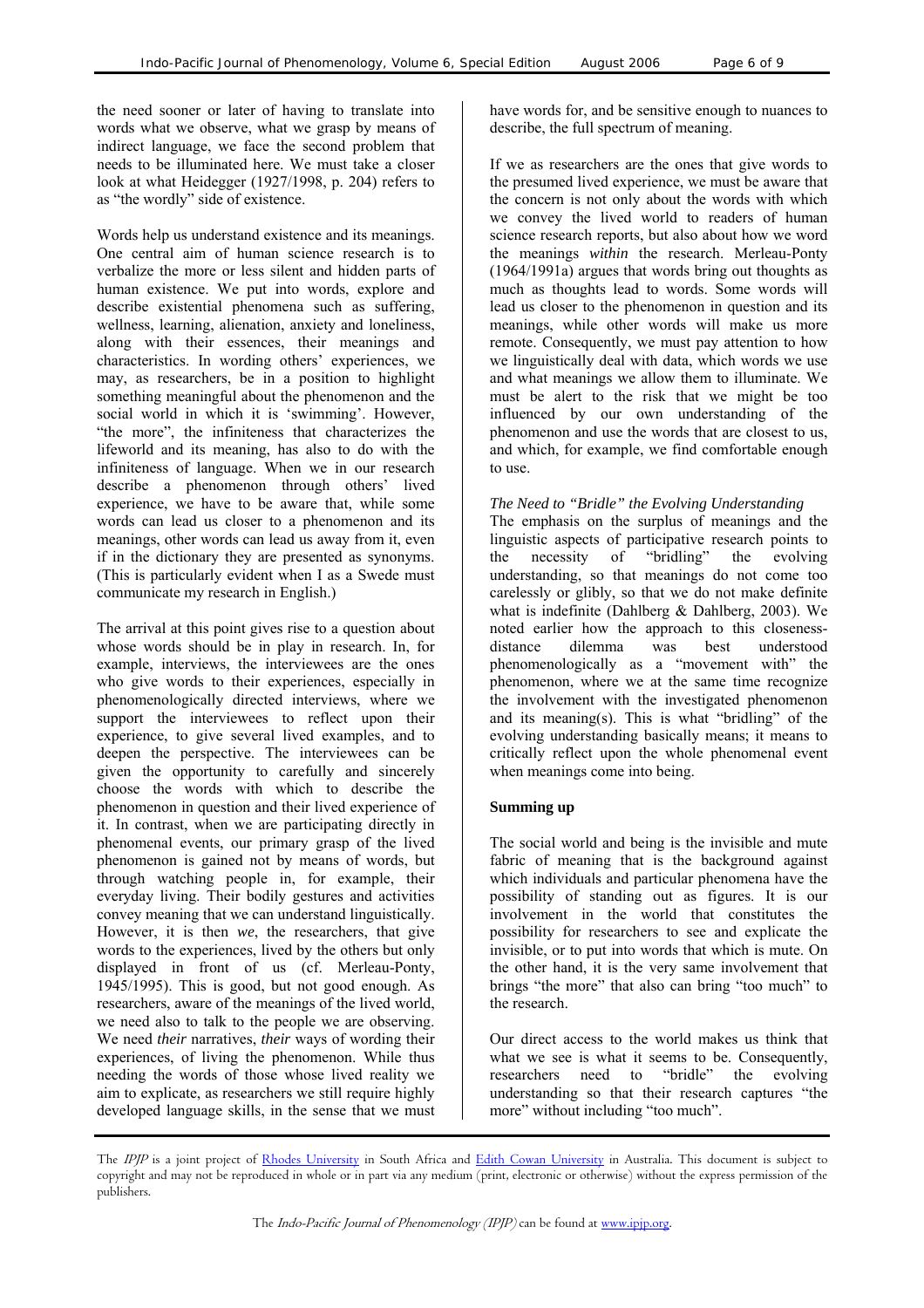In this paper I have attempted to show that we do not have to surrender phenomenology in order to understand not only the individual, but also the social world in which individuals live. Merleau-Ponty's philosophy of "the flesh of the world" teaches us that there is no ontological gulf between the individual and the social world. Instead, he argues that the world is in the individual as much as the individual is in the world. The lifeworld, the world as we live it, includes the visible and the invisible, as much as it includes the social world. However, the same philosophy teaches us that going to the things themselves and participating in the phenomenal events is not as easy as it perhaps sounds. We must learn how to come close enough to the phenomenon while at the same time being distant and reflective. We must be aware of the foundational need to "word" the lived experiences, at the same time as being aware of how easy it is to get lost in the infiniteness. We must want "the more" but beware of getting "too much". Finally, as indicated by Merleau-Ponty, but indeed also by Husserl, we must learn how to bridle the evolving understanding so that we do not make definite what is indefinite.

The urge to choose 'the right' perspective, both close enough and distant enough, does not mean, as it may sound, to stand still. On the contrary, it means to keep on moving, sensitively following the phenomenon. In part, Merleau-Ponty's appreciation of Husserl arises from the fact that Husserl was the master of starting all over again, time after time. This is something we can learn from: when we see something, when we have reached an understanding, we must begin again, travel the road of trying to understand again and again. But mind, this is not a beginning all over again that brings us back to the same starting point, it is not about travelling the same road over and over again: it is a beginning that is a continuation.

Summing up this analysis, we can conclude that the challenge for all researchers is to not let the conversation die - and, in particular, not to kill it. Applying Merleau-Ponty's (1948/1968) argument about art, we can say that research "must have the capacity for more than a frozen existence. It must have the capacity for a sublimated existence, one more true than truth itself" (p. 66). As researchers, we must thus be sensitive to the phenomenon in all its subtly nuanced revelation of itself and learn how to preserve and make visible the rich and thick meanings that are embedded in the flesh, that are the invisible flesh.

**\_\_\_\_\_\_\_\_\_\_\_\_**

#### **Acknowledgement**

I want to thank Professor Scott Churchill of Dallas University, Texas (USA), for the insights into the world of observation that he helped me to, and for his very helpful comments on a draft of this article. I also want to thank Les Todres of Bournemouth University (UK) and Helena Dahlberg of Göteborg University (Sweden) for their very valuable comments on the philosophical exploration within this article.

#### **About the Author**

Karin Dahlberg has been Professor of Caring Science in the School of Health Sciences and Social Work at Växjö University in Sweden since 2000. She has degrees in nursing (psychiatric care) and education, with her doctoral degree in pedagogy (educational theory/research). Växjö University's PhD programme in caring science, of which she is in charge, is an interdisciplinary programme, which developed from within the nursing profession, with its central focus on the patient's/client's perspective on his/her suffering and well-being, and the care and treatments received, as well as on patients'/clients' participation in their health and care. Professor Dahlberg also serves as the Scientific Leader of the Centre for Lifeworld Research. Her research is mostly in the area of continental epistemology, which serves as a source for the development of suitable research approaches to support analysis in the caring science field.

The IPJP is a joint project of Rhodes University in South Africa and Edith Cowan University in Australia. This document is subject to copyright and may not be reproduced in whole or in part via any medium (print, electronic or otherwise) without the express permission of the publishers.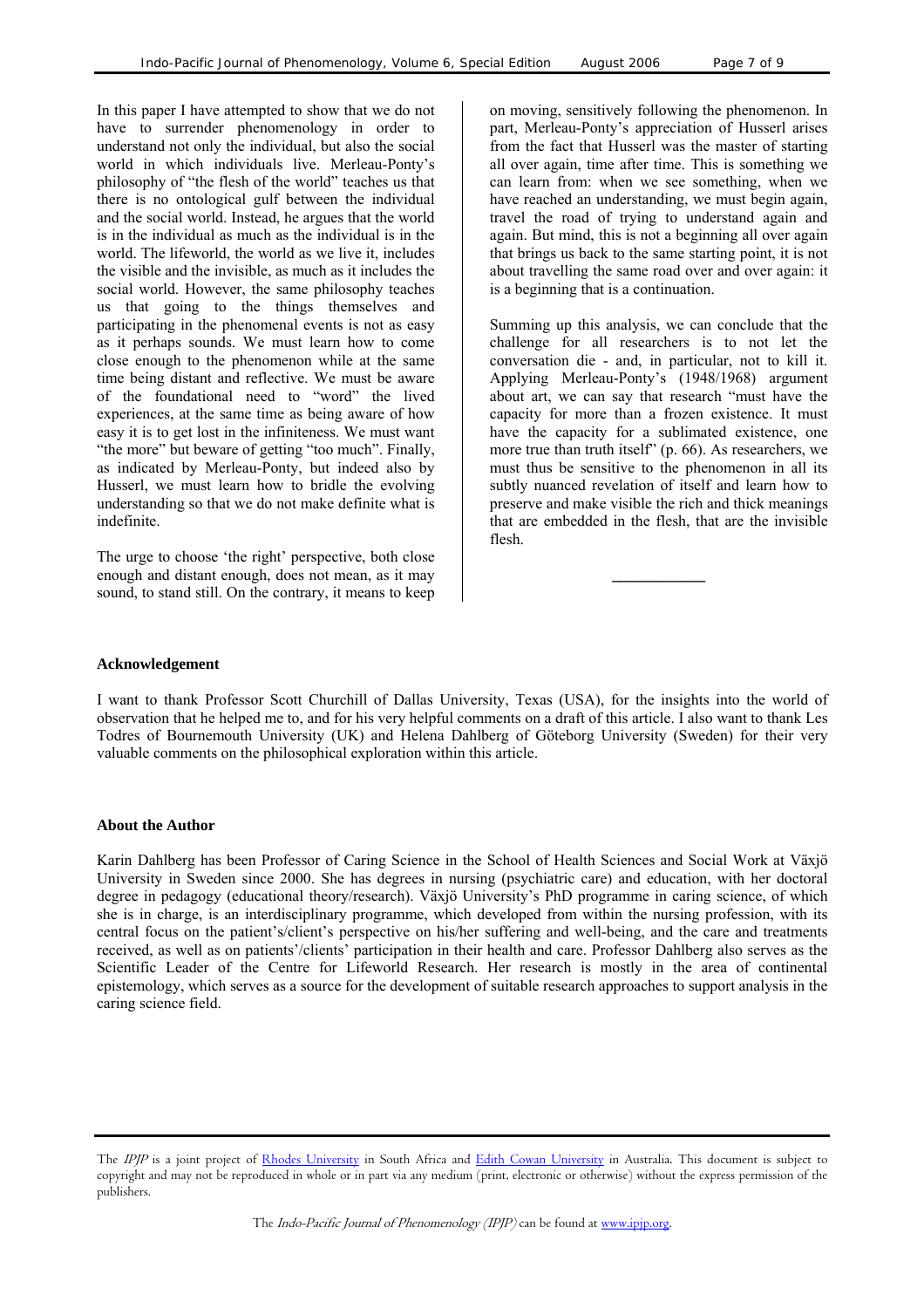- Ashworth, P., & Lucas, U. (1998). What is the 'world' of phenomenography? *Scandinavian Journal of Educational Research, 42*(4), 415-431.
- Carlsson, G., Drew, N., Dahlberg, K., & Lützen, K. (2002). Uncovering tacit knowledge in caring*. Journal of Nursing Philosophy*, *3*, 144-151.
- Carlsson, G., Dahlberg, K., Lützen, K., & Nyström, M. (2004). Violent encounters in psychiatric care: A phenomenological study of embodied caring knowledge. *Issues in Mental Health Nursing*, *25*, 191-217.
- Carlsson, G., Dahlberg, K., Dahlberg, H., & Ekebergh, M. (in press). Patients longing for authentic personal care: A phenomenological study of violent encounters in psychiatric settings. *Issues in Mental Health Nursing*.
- Dahlberg, K. (1997). Kroppen vår tillgång till världen [The body as the access to a world]. *Nordisk Fysioterapi*, *1*, 10-14.
- Dahlberg, K. (2006). The essence of essences: The search for meaning structures in phenomenological analysis of lifeworld phenomena. *International Journal of Qualitative Studies on Health and Well-being, 1*(1), 11-19.
- Dahlberg, K., Drew, N., & Nyström, M. (2001). *Reflective lifeworld research*. Lund, Sweden: Studentlitteratur.
- Dahlberg, H., & Dahlberg, K. (2003). To not make definite what is indefinite: A phenomenological analysis of perception and its epistemological consequences. *Journal of the Humanistic Psychologist, 31*(4), 34-50.
- Dahlberg, K., Fryklund, B., Jacobson, L., & Jälthammar, Å. (1999). *Får vårdtagarna det som vårdgivarna tror att de ger dem? En studie av rehabiliterande vård i hemmet* [A health science study of rehabilitation in home-based care] (Research Report, No. 2). Sweden: School of Health Sciences, Borås University College.
- Drew, N. (1993). Reenactment interviewing: a methodology for phenomenological research. *Image: Journal of Nursing scholarship, 25*(4), 345-351.
- Gadamer, H-G. (1995). *Truth and method* (2nd rev. ed.) (J. Weinsheimer & D. Marshall, Trans.). New York: The Continuum Publishing Company. (Original work published 1960)
- Gadamer, H-G. (1996). *The enigma of health* (J. Gaiger & N. Walker, Trans.). Stanford, CA: Stanford University Press. (Original work published 1993)
- Giorgi, A. (1997). The theory, practice, and evaluation of the phenomenological method as a qualitative research procedure. *Journal of Phenomenological Psychology*, *28*(2), 235-260.
- Heidegger, M. (1998) *Being and Time* (J. Macquarrie & E. Robinson, Trans.). Oxford, UK: Blackwell. (Original work published 1927)
- Husserl, E. (1970). *The crisis of European sciences and transcendental phenomenology* (D. Carr, Trans.). Evanston, IL: North Western University Press. (Original work published 1936)
- Husserl, E. (1973). *Experience and judgement* (J. S. Churchill & K. Ameriks, Trans.). Evanston, IL: North Western University Press. (Original work published 1948)
- Husserl, E. (1977). *Cartesian meditations* (D. Cairns, Trans.). The Hague, NL: Martinus Nijhoff. (Original work published 1929)
- Husserl, E. (1998). *Ideas pertaining to a pure phenomenology and to a phenomenological philosophy. First book* (F. Kersten, Trans.)*.* London, UK: Kluwer Academic Publication. (Original work published 1913)

The IPJP is a joint project of Rhodes University in South Africa and Edith Cowan University in Australia. This document is subject to copyright and may not be reproduced in whole or in part via any medium (print, electronic or otherwise) without the express permission of the publishers.